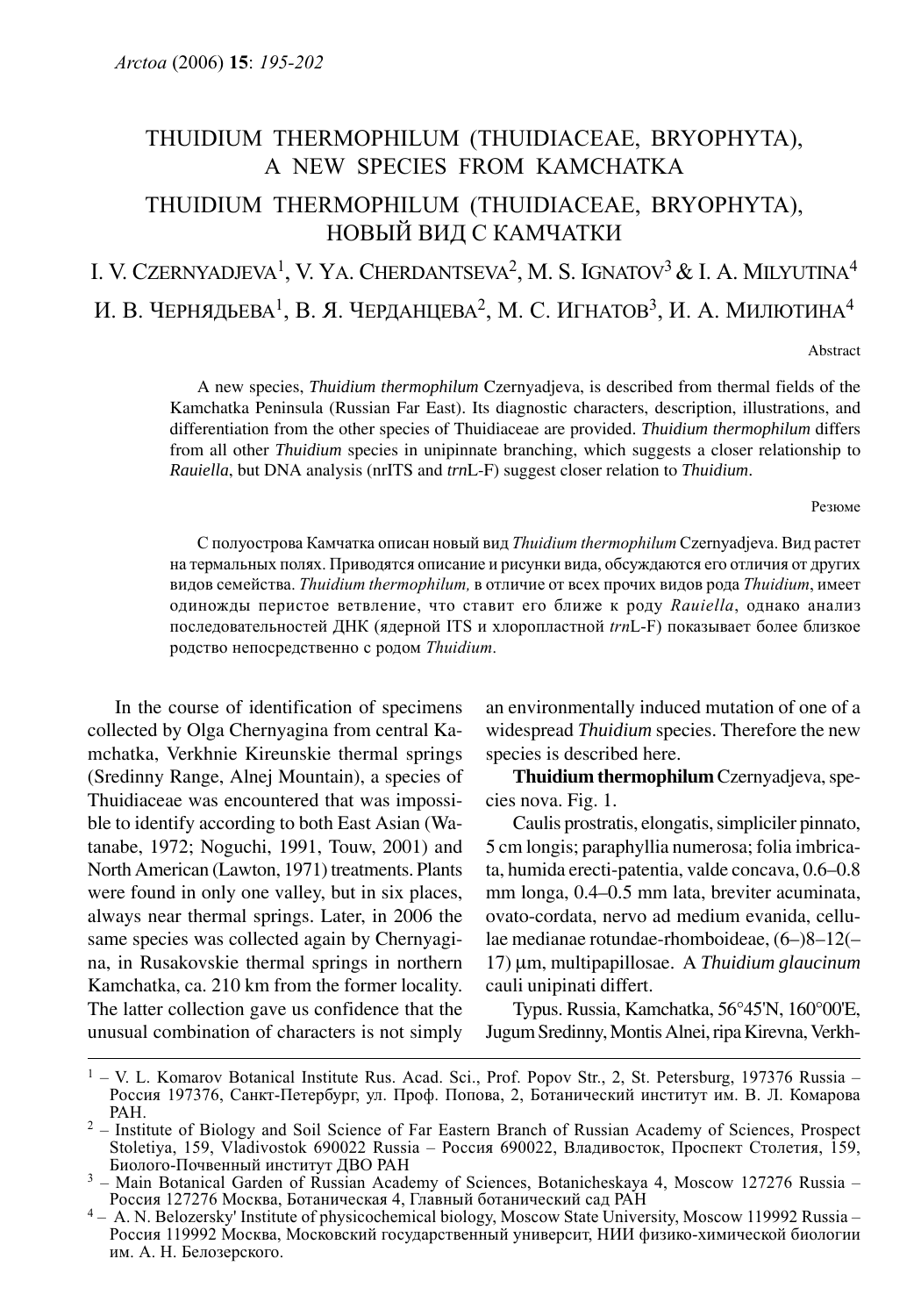

Fig. 1. Thuidium thermophilum Czernyadjeva (from holotype): 1 – unipinnate stem with sympodial shoot; 2-4 – branch leaves; 5-8 – stem leaves; 9-10 – upper leaf cells; 11 – leaf transverse section; 12 – mid-leaf cells; 13-14 – habit; 15-18 – paraphyllia. Scale bars: 1 cm – for 1; 5 mm – for 13; 1 mm – for 14; 0.5 mm – for 2-8; 100 μm – 9-12, 15-18.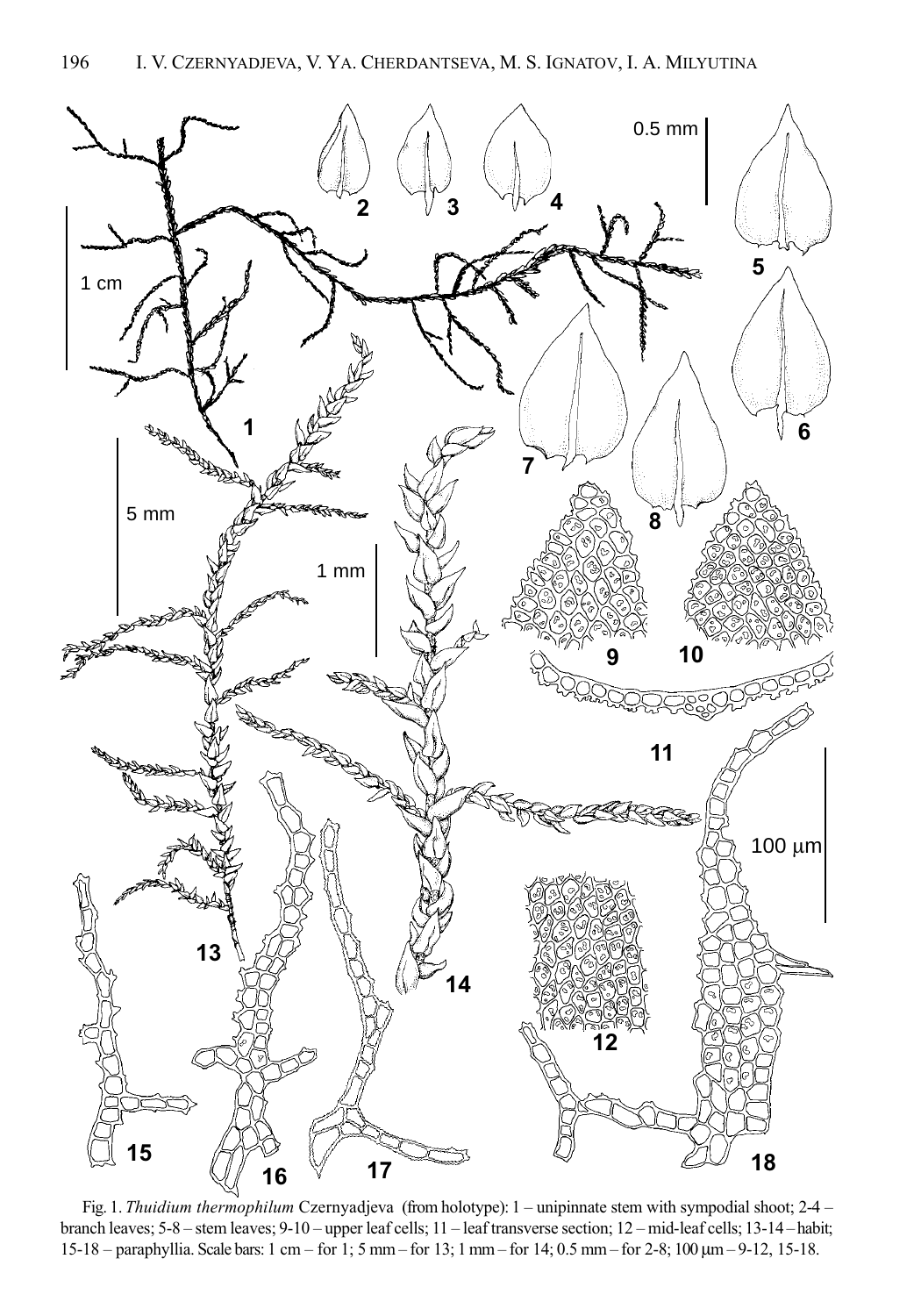nie Kireunskie fontes thermales, ad terra humida. Leg. 8.Aug.1991, O.A. Chernyagina (holotypus LE, isotypi MHA, VLA). Paratypus: Kamchatka, 58°30'N, 161°15'E, Jugum Sredinny, ad ripe Rusakova, Rusakovskie fontes thermales. Leg. 28.VIII.2006, O.A. Chernyagina & V. Kirichenko (VLA, MHA).

Plants yellowish to brownish green, in loose tufts. Stems to 5 cm long, unipinnate, not regularly branching, sometimes with 1–2(–3) secondary branches on a few primary branches; primary branches 2–5 mm long, more rarely to 7 mm long, secondary branches 1–2 mm long; with central strand; paraphyllia numerous on stem, not or slightly branched, mostly uniseriate, more rarely bi- to pluriseriate and rarely to ovate-lanceolate (when proximal to branch primordia), few on branches, especially near the bases of secondary branches; cells of paraphyllia papillose on both sides above the cell centre, upper cell of paraphyllia multipapillose. Stem leaves loosely arranged or at places more densely arranged, loosely appressed to erect when dry, erect-spreading when wet, slightly keeled to concave, triangular-ovate,  $\pm$  shortly acuminate, 0.6–0.8 mm long, 0.4–0.5 mm broad; margins serrulate, plane; costa single, 25–30 μm wide at leaf base, 1/3–3/4 the leaflength; median laminal cells rounded-quadrate, ovate to rectangular or rhomboidal, (6–)8–12(– 17) μm, with  $(1-)2-3$  stellate papillae at back, smooth on the upper surface, cell walls  $\sim$ 2  $\mu$ m thick,  $\pm$  uniform, rarely  $\pm$  collenchymatous, practically without pores; apical cells with papillae; branch leaves crowded, imbricate, ovate to broadly ovate or triangular-ovate, 0.4–0.5 mm long, 0.25– 0.35 mm broad, cells with  $(1–)2–3$  papillae, apical cell with 2–3 papillae. Fig. 1.

Type: Russia, Far East, Kamchatka Peninsula, 56°45'N, 160°00'E, alt. 500 m. Sredinny Range, Alnej volcano, valley of Kirevna River, Verhnekireunsky hot springs, thermal field, grassmosses association, 8.VIII.1991, *Chernyagina, #9* (holotype LE, isotype MHA). Paratype: Kamchatka Peninsula, Koryaksij Autonomous District, Karaginsky District, 58°30'N, 161°15'E, Rusakova (Sanovayam) River, Rusakovskie hot springs, 28.VIII.2006, *Chernyagina & Kirichenko s.n.* (VLA, MHA).

Other studied specimens (all collections of O.

A .Chernyagina in LE): same locality as the type: (1) thermal field, *Agrostis scabra* –mosses association, 5.VIII.1991, *Chernyagina, #1*; (2) thermal field, *Agrostis scabra* –mosses association, 11.VIII.1991, *Chernyagina, #5*; (3) thermal field, *Fimbristilis ochothensis*–mosses association, 8.VIII.1991, *Chernyagina, #6*; (4) fern-dominated *Alnus* stand, 2.VIII.1991, *Chernyagina, #2, #8;* (5) bank of cold stream in thermal field, 26.VIII. 2001, *Chernyagina, #1*.

The main diagnostic character of the new species is the combination of unipinnate, moderately regularly branching of the stem, 2–3 stellate papillae over the cell lumina and  $\pm$  shortly acuminate stem leaves.

This combination suggests two possible close relatives of the new species. On one hand, *Thuidium thermophilum* could be close to species of *Rauiella*: the American *Rauiella scita* (P. Beauv.) Reimers and the Japanese *R. fujisana* (Paris) Reimers are similar to *T. thermophilum* in having unipinnate branching and stellate papillae. Stem leaves of *R. fujisana* are acuminate with non-papillose uppermost cells, but the apical part of branch leaves is very similar to that found in stem (and branch) leaves of the new species. On the other hand, leaf shape and stellate papillae in our new species are very similar to the East Asian *Thuidium glaucinum* (Mitt.) Bosch & Lac. and *T. subglaucinum* Cardot, but these species are regularly bipinnate.

The latter character is an important one for generic circumscription in the family. Although some authors still keep unipinnate *Abietinella* and *Pelekium* in *Thuidium*, the most recent worldwide revision segregated *Thuidium* as a genus with bior tripinnate branching (Buck & Crum, 1990; Touw, 2001).

\* \* \*

Facing the difficulty with the generic placement of the new species, we undertook a comparison of the nuclear ITS and chloroplastic *trn*L-F sequences to resolve this dilemma.

### MATERIALS AND METHODS

Protocols of DNA extraction and sequencing were the same as described in Budyakova & al. (2003).

Phylogenetic analysis was undertaken for ITS data only, as *trn*L-F data were available for few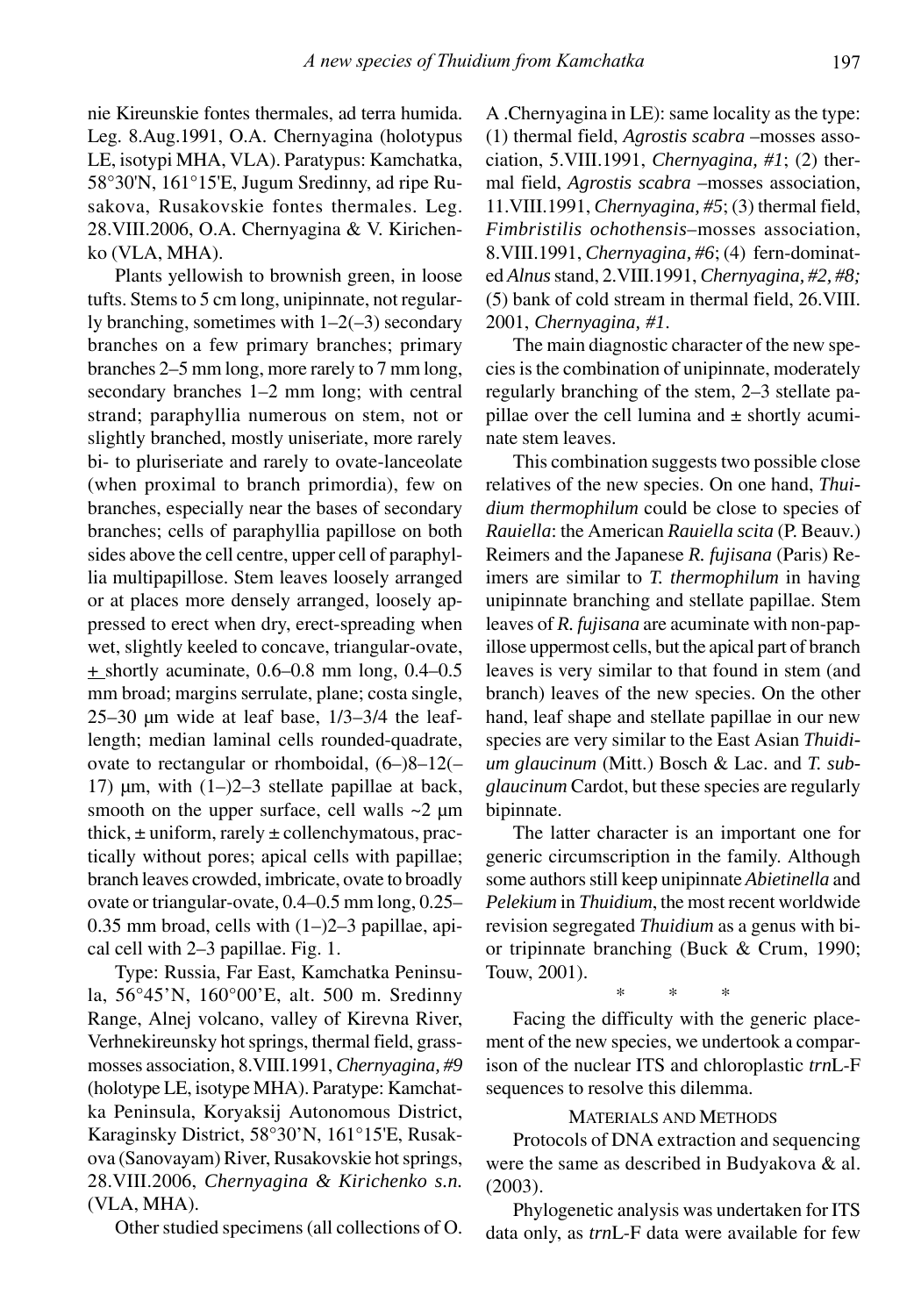|                                                                        | 117                            | 127               | 137                                                        | 147               | 157               | 167               | 177                           | 187                         | 197             |
|------------------------------------------------------------------------|--------------------------------|-------------------|------------------------------------------------------------|-------------------|-------------------|-------------------|-------------------------------|-----------------------------|-----------------|
| Mamillariella geniculata                                               | н                              | CACGAG-CGA        | 5                                                          | <b>LODIDE-</b>    | CGCGC             | 5999-<br>5        | T-T                           | --CGAT                      | CATCCACATI      |
| Lindbergia brachyptera                                                 | $-100 -$<br>$\frac{1}{1}$      | CACGAG-CGA        | 5                                                          | GCLLGCL           | CGCGGC            | <b>COOP-LP</b>    | -T-T-                         | $-CGAT$<br>d<br>CA          | CATCCAC         |
| Pseudoleskeella catenulata                                             | $-  CGT$<br>$\frac{1}{1}$<br>Ĥ | CACGCG-CGA        | $-12T -$<br>ŧ                                              | -GNTCGCG          | CGCGGC            | <b>COCO-LN</b>    | $-1.1 - 1.1 - - 0$            | -CGATG<br>$CA -$            | CGTCCACCTT      |
| Pseudoleskeella nervosa                                                | 50<br>$\frac{1}{1}$<br>н       | CACGCG-CGA        | $-21$                                                      | GCTCGCG           | CGCGGC            | <b>COCO-15</b>    | $-1.77 - 1.1 - - -$           | CGAT<br>$CA-$               | CGTCCACCT       |
| seudoleskeella papillosa                                               | $--CGT$<br>t<br>J<br>ł<br>Н    | CACGCG-CGA        | $-12T -$<br>뒹                                              | -GCLCGGG          | CGCGGC            | <b>GL-GGGG</b>    | $-111 - 11 - 1$               | -CGATG<br>$\overline{cA}$   | CGTCCACCTT      |
| tectorum<br>seudoleskeella                                             | HPD------<br>Н                 | CACGCG-CGA        | $G-T--T-C-$                                                | <b>COOCCOOL</b>   | CGCGGC            | GL-GGGG           | $-1 - 1 - 1 - 1 - 1 - 1$      | -CGATG<br>$CA-$             | CGTCCACCTT      |
| Leskea polycarpa                                                       | TCG----CGT                     | CACGAG-CGA        | -<br>UU - - - - UU                                         | -GCTCGCT          | -cececec          | <b>CT-GGGG-</b>   | י<br>ו<br>$-1 - 1 - 1 - 1$    | CTATG<br>d<br>CA-           | CACTCACCTI      |
| Leskea gracilescens                                                    | TCG----CGT                     | CACGACACGA        | <b>GCGAGCTCGC</b>                                          | TTGTTCGTT         | <b>DOOCOCC</b>    | <b>GL-GGGGGG</b>  | $-1.545 - 1.5 -$              | CGATG<br>$\overline{c}$ A-  | TGCCCACCTI      |
| Haplocladium virginianum                                               | <b>500-1</b>                   | CACGGG-CGA        | GCGAGCTCGC                                                 | CGLLCGCL          | CGCGGC            | -668-             | ----------                    | CGATG<br>$\overline{cA}$    | CGTCCACCT       |
| Helodium blandowii                                                     | $-501 -$                       | CACGAG-CGA        | $GT---TC$                                                  | -GCTCGTT          | -ceceec           | <b>COCO-LO</b>    | ------------                  | -CGATG<br>$CA - -$          | CGTCCACCT       |
| Abietinella abietina                                                   | $- - - - - - -$<br>J           | CACGAG-CGA        | -<br>CCCAGCC                                               | GTTCGCT           | -CGCGGC           | GL-GGGG           | エーエエーエー                       | -CGATG<br>d<br>CA-          | CGTCCACC        |
| Rauiella fujisana                                                      | $-100-$<br>$\frac{1}{2}$       | CACGAG-CGA        | GCGAGCC-                                                   | GTTCGCT           | -<br>00000-       | GT-GGGG           | $-1.71 - 1.7 - -$             | -CGAT<br>$CA -$             | CGTCCACC        |
| Thuidium thermophilum                                                  | <b>LCGLCCLCCL</b>              | CCCGAA-CGA        | CC---TACGC                                                 | GCTCGTTC          | <b>GCGGCGCGCC</b> | <b>COOP-UD</b>    | -TGTTCAC                      | CACCACGATG                  | CATCCACC        |
| Thuidium glaucinum                                                     | TCGLCGLCGL                     | CCCGAG-CGA        | GC---CACGC                                                 | -GCTCGTTC         | <b>GCGGCGCGCC</b> | <b>CC-CCCCC</b>   | $-TGTTCAC$                    | CA---CGATG                  | CGTCCACC        |
| Thuidium glaucinoides                                                  | TCGLCGLCGL                     | CCCGAG-CGA        | <b>CO--------</b>                                          | GCTCGTTC          | <b>CCCCCCCCCC</b> | ひひひーしひ            | -TGTTCAC                      | -CGATG<br>d<br>CA-          | CGTCCACC        |
| Thuidium kanedae                                                       | TCGTCGTCGT                     | CCCGAG-CGA        | <b>UU</b> UAU---UU                                         | -GCTCGTTC         | <b>COCOCOD</b>    | <b>999-09</b>     | -CGTTCAC                      | -CGATG<br>$CA -$            | CGTCCACC        |
| Thuidium cymbifolium                                                   | <b>LCGLCGLCG</b>               |                   |                                                            | <b>UHH5---</b>    | <b>UUUUUUUUU</b>  | <b>CC-CCCCC</b>   | <b>TGTTCTC</b>                | CGATG<br>$CA -$             | CGTCCACC        |
| Thuidium delicatulum                                                   | <b>LCGLCGLCGL</b>              | CCCGAG-CGA        | $-500T - -100$                                             | GCTCGTTC          | <b>GCGGCGCGC</b>  | ひひひひーひひ           | -TOTTOL-                      | -CGATG<br>$CA-$             | CGTCCACC        |
| Thuidium assimile                                                      | TCGLCGLCGL                     | CCCGAG-CGA        | <b>UU</b> UAU---UU                                         | GCTCGTTC          | <b>GCGG</b> CGCGC | <b>UUU-UU</b>     | -TGTTCAC                      | -CGATG<br>$\overline{c}A$   | TGTCCACC        |
| Actinothuidium hookeri                                                 | CGLCA-CG                       | AC-GAG-CTC        | GC----DD                                                   |                   | <b>POCCOOD</b>    | ひひひひ              | -- TT- TT-                    | CA---CGATG                  | CATCCACC        |
|                                                                        |                                |                   |                                                            |                   |                   |                   |                               |                             |                 |
|                                                                        | 764                            |                   | 784                                                        | 794               | 804               | 814               |                               | 834                         | 844             |
| Mamillariella geniculata                                               | GAGCTCT                        | -TC--CG           | -GGAGCC                                                    | GGAATT            | CTAAGTGCGT        | <b>COLODED</b>    | C-CCAGTTGG                    | 5<br><b>CLGCG-</b>          | TACCTCCTG       |
| Lindbergia brachyptera                                                 | GGTCTCC                        | - TC-- DH-        | GGAGCCT                                                    | TGAATTT-TT        | CTAAGTGCGT        | GACTGCGTCC        | C-CCAGITGG                    | CTCTG-                      | TACCTCATG       |
| Pseudoleskeella catenulata                                             | GAGCTCC                        | $-TC$ --CG        | GGAGCCC                                                    | <b>GAATTT-TC</b>  | TAAGTGCGT         | COLOCALCO         | C-CCAGTTGG                    | 5<br><b>LLOTC</b>           | TACCTCGTG       |
| Pseudoleskeella nervosa                                                | <b>GAGCTCC</b>                 | $-TC - -CC$       | CCAGCCC                                                    | GGAATT-TTT        | CTAAGTGCGT        | <b>SGCTGCGTCC</b> | C-CCAGTTGG                    | 59-<br><b>FTGCG-</b>        | TACCTCGTG       |
| seudoleskeella papillosa                                               | <b>CAGCTCC-</b>                | $-TC$ --CG        | GGAGCCC                                                    | COAATTT-TC        | <b>LLAAGLGCGL</b> | COLODEDRI         | C-CCAGTTGG                    | 텅<br><b>POTG-</b>           | TACCTCGTG       |
| tectorum<br>seudoleskeella                                             | GAGCTCC-                       | $-101 - 101 - 10$ | GGAGCCC                                                    | <b>GGAATT-</b>    | CTAAGTGCGT        | <b>GGCTGCGTCC</b> | C-CCAGTTGG                    | $-50 -$<br><b>FTGTG-</b>    | TACCTCGTG       |
| Leskea polycarpa                                                       | GAGCTCC                        | -- 10-- 10-       | -GGAGCCC                                                   | GGAATT-           | CTAAGTGCGT        | CGCLCCLCC         | C-CCAGTCGG                    | TTGCG--AGT                  | TGCCTCTTG       |
| Leskea gracilescens                                                    | GAGCTCC                        | $-TC - -CC$       | -GGAGCCC                                                   | <b>GGAATT-</b>    | <b>TRAGTGCGT</b>  | COLORAD           | -CCAGTCGG                     | TDA--POLI                   | reccrecre       |
| Haplocladium virginianum                                               | GAGCTCC-                       | じリーリロー            | -GGAGCCC                                                   | - 11575           | CTAAGTGCGT        | CGCLOCALC         | C-CCAGTCGG                    | LDG--PCL                    | TGCCTCAT        |
| Helodium blandowii                                                     | GAGCTCC                        | $-10 - 0$         | -GGAGCCC                                                   | GGAGTT--          | CTAAGTGCGT        | COLOCACIO         | C-CCAGTCGG                    | $-5 - 7$<br>TTGTG-          | TACCTCATG       |
| Abietinella abietina                                                   | GAGCTCC                        | $-TC$ --CG        | <b>GGAGCCC</b>                                             | <b>GGAGTT</b>     | CTAAGTGCGT        | CGCLCCLCC         | C-CCAGICGG                    | 5<br><b>LLCLC-</b>          | TACCTCATG       |
| Rauiella fujisana                                                      | GAGCTCC                        | $-TC$ --CG        | -GGAGCCC                                                   | Ę<br>GGAGTT-      | CTAAGTGCGT        | GGCTGCGTCC        | C-CCAGTCGG                    | $-6T$<br>TTGTG-             | TACCTCATG       |
| Thuidium thermophilum                                                  | GGACTCCCT                      | -CG<br>GA-T       | -GGAGTCG                                                   | GGAGTT            | CTAAGTGCGT        | GGCTGCGTCC        | -CCAGTCGG                     | 5<br><b>LLCLC</b>           | <b>TACCTCAC</b> |
| Thuidium glaucinum                                                     | GGACTCCCTT                     | $GA-T--CG$        | UCAGTCU                                                    | GGAGTT-           | TRAGTGCGT         | GGCTGCGTCC        | C-CCAGTCGG                    | 5<br>TTGTG-                 | TACCTCACC       |
| Thuidium glaucinoides                                                  | GGACTCCCTT                     | $GA-T--CG$        | -GGAGTCG                                                   | GGAGTT-           | CTAAGTGCGT        | GGCTGCGTCC        | C-CCAGTCGG                    | 5<br>TTGTG-                 | TACCTCACC       |
| Thuidium kanedae                                                       | GGACTCCCTT                     | $GA - T - -CG$    | UULDAGHCU                                                  | GGAGTT-           | CTAAGTGCGT        | GGCTGCGTCC        | <b>C-CCAGICGG</b>             | 5<br><b>LLGLC</b>           | TACCTCACC       |
| Thuidium cymbifolium                                                   | <b>GGACTCCC-</b>               | $GA-CT$ -CGA      | TCGGGAGTCG                                                 | GGAGTT-           | CTAAGTGCGT        | GGCTGCGCCC        | C-CCAGTCGG                    | <b>LO-</b><br><b>LLGLC-</b> | TACCTCACC       |
| Thuidium delicatulum                                                   | GGACTCCC-                      | <b>GAAT---CG</b>  | -GGAGTCC                                                   | <b>GGAATT</b>     | <b>TRAGTGCGT</b>  | <b>COLOUDUS</b>   | C-CCARTCG                     | 당--<br>--<br>-PLPLL         | TACCTCAC        |
| Thuidium assimile                                                      | GGACTCCCTT                     | -<br>UU----H      | UULDAGTCU                                                  | <b>CGAGTT-TTT</b> | <b>CTAAGTGCGT</b> | GGCTGCGTCC        | C-CCAGTCGG                    | 당--<br>--<br><b>TTGTG-</b>  | TACCTCACG       |
| Actinothuidium hookeri                                                 | <b>GAGCTOC-</b>                | co-<br>-DT-       | GGAGCCC                                                    | GGAGTT-           | CTAAGTGCGT        | CGCLGCLCC         | C-CCAGTCGG                    | ā<br><b>TTGTG-</b>          | TACCTCATG       |
| Fig. 2. Parts of alignments of ITS 1 and ITS 2. Positions are numbered |                                |                   | according to the whole alignment of 30 species used in the |                   |                   |                   | phylogenetic analysis. Indels |                             | common for      |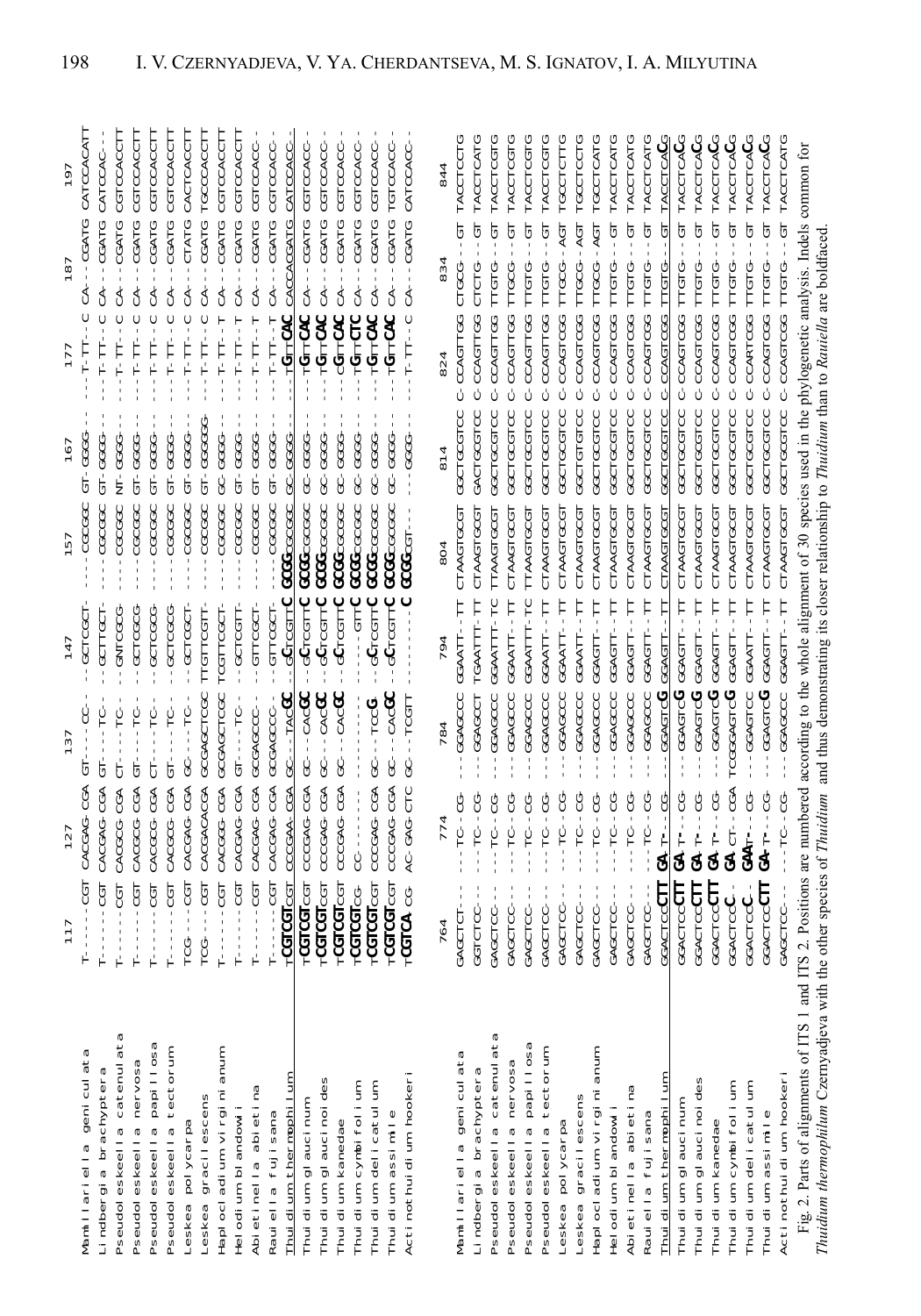|                            | S                        | 15                | LN<br>$\mathbf{\Omega}$ |                   | 45         | 55                | LN<br>$\circ$     | LN                    | S                        | 95                |
|----------------------------|--------------------------|-------------------|-------------------------|-------------------|------------|-------------------|-------------------|-----------------------|--------------------------|-------------------|
| Thuidium delicatulum       | TTAGTAG<br>せひひ           | AAAAACTTAC        | TAAATGCTAG              | CTTTCAGATT        | CAGGGAAACT | TAGGTTGATA        | GAAATATAAG        | CAATCCTGAG            | CCAAATCTTA               | TTTCGTTTGA        |
| Thuidium tamariscinum      | GCGTTAGTAG               | AAAAACTTAC        | TAAATGCTAG              | CTTTCAGATT        | CAGGGAAACT | TAGGTTGATA        | GAAATATAAG        | CAATCCTGAG            | CCAAATCTTA               | TTTCGTTTGA        |
| Thuidium thermophilum      | GCGTTAGTAG               | <b>AAAAACTTAC</b> | TAAATGCTAG              | CTTTCAGATT        | CAGGGAAACT | TAGGTTGATA        | GAAATATAAG        | CAATCCTGAG            | CCAAATCTTA               | TTTCGTTTGA        |
| Rauiella fujusana          | TTAGTAG<br>.<br>მე       | AAAAACTTAC        | TAAATGCTAG              | CTTTCACATT        | CAGGGAAACT | TAGGTTGATA        | GAAATATAAG        | CAATCCTGAG            | CCAAATCTTA               | TTTCGTTTGA        |
| Abietinella abietina       | GCGTTAGTAG               | <b>AAAAACTTAC</b> | TAAATGCTAG              | CTTTCAGATT        | CAGGGAAACT | TAGGTTGATA        | <b>AAAATATAAG</b> | CAATCCTGAG            | CCAAATCTTA               | TTTCGTTTGA        |
| Leskea polycarpa           | GCGTTAGTAG               | AAAAACTTAC        | TAAATGCTAG              | CTTTCAGATT        | CAGGGAAACT | TAGGTTGATA        | GAAATATAAG        | CAATCCTGAG            | CCAAATCTTA               | TTTCGTTTGA        |
| Pseudoleskeella catenulata | GCGTTAGTAG               | AAAAACTTAC        | TAAATGCTAG              | CTTTCAGATT        | CAGGGAAACT | TAGGTTGATA        | <b>AAAATATAAG</b> | CAATCCTGAG            | CCAAATCTTA               | TTTCGTTTGA        |
|                            | 105                      | 115               | 125                     | 135               | 145        | 155               | 165               | 175                   | 185                      | 195               |
| Thuidium delicatulum       | GGATAAGATA               | GGTGCAGAGA        | CTCAATGGAA              | GCTATCCTAA        | CGAATAATAT | TTTATAAAAT        | TATTTTAAAA        | TTTATTTTTG            | AGATAT                   | <b>PATTTTT-BG</b> |
| Thuidium tamariscinum      | GGATAAGATA               | GGTGCAGAGA        | CTCAATGGAA              | <b>GCTATCCTAA</b> | CGAATAATAT | TTTATAAAAT        | TATTTTAAAA        | TTTATTTTTG            | AGATAT                   | -TTTTTTAG         |
| Thuidium thermophilum      | GGATAAGATA               | GGTGCAGAGA        | CTCAATGGAA              | GCTATCCTAA        | CGAATAATAT | TTTATAAAT         | TATTTTAAAA        | TTTATTTTTT            | AGATAT-                  | $-$ -TTTTTRG      |
| Rauiella fujusana          | GGATAAAATA               | GGTGCAGAGA        | CTCAATGGAA              | GCTATCCTAA        | CGAATAATAT | TTT-TAAAAT        | TATTT-AAAA        | TTTATTTTTT            | AGATATATTT               | ATTTTTTTA         |
| Abietinella abietina       | AGATAAAATA               | GGTGCAGAGA        | CTCAATGGAA              | GCTATCCTAA        | CGAATAATAT | TTT-TAAAAT        | TATTT-AAAA        | TTTCTTTTTTTT          | AGATAT-                  | TTAG              |
| Leskea polycarpa           | GGATAAAATA               | GGTGCAGAGA        | <b>CTCGATGGAA</b>       | GCTATCCTAA        | CGAATAATAT | TTT-TAAAAT        | TATTT-AAAA        | TTTATTTTTT            | AGATAT-                  |                   |
| Pseudoleskeella catenulata | TAAAATA<br>AAA.          | GGTGCAGAGA        | CTCAATGGAA              | GCTATCCTAA        | CGAATAATAT | TTT-TAAAAT        | TATTT-AAAA        | TTTATTTTTT            | $\frac{1}{1}$<br>AGATAT- | $---AG$<br>J,     |
|                            | 205                      | 215               | 225                     | 235               | 245        | 255               | 265               | 275                   | 285                      | 295               |
| Thuidium delicatulum       | <b>TTACGCG</b><br>ATA.   | AGGATAAAGA        | TAGAGTCCAA              | TTTTACATGT        | TAATATTAGC | <b>AACAATTTAA</b> | ATTGTAGTAG        | AGAGAAAATC            | CGTTGGCTTT               | ATTGACCGTG        |
| Thuidium tamariscinum      | ATATTAGGCG               | AGGATAAAGA        | TAGAGTCCAA              | TTTTACATGT        | TAATATTAGC | <b>AACAATTTAA</b> | <b>ATTGTAGTAG</b> | AGGGAAATC             | CGTTGGCTTT               | ATTGACCGTG        |
| Thuidium thermophilum      | ATATTAGGCG               | AGGATAAAGA        | TAGAGTCCAA              | <b>TTTTACATGT</b> | TAATATTAGC | <b>AACAATTTAA</b> | <b>ATTGTAGTAG</b> | AGAGAAAATC            | CGTTGGCTTT               | ATTGACCGTG        |
| Rauiella fujusana          | ATATTAAGCG               | <b>AGGATAAAGA</b> | TAGAGTCCAA              | TTTTACATGT        | TAATATTAGC | <b>AACAATTTAA</b> | <b>ATTGTAGTAG</b> | <b>AAAGAAAATC</b>     | CGTTGGCTTT               | ATTGACCGTG        |
| Abietinella abietina       | ATATTAAGCG               | AGGATAAAGA        | TAGAGTCCAA              | TTTTACATGT        | TAATATTAGC | <b>AACAATTTAA</b> | <b>ATTGTAGTAG</b> | <b>AAAGAAAATC</b>     | CGTTGGCTTT               | ATTGACCGTG        |
| Leskea polycarpa           | -TAAGCG<br>$\frac{1}{1}$ | AGGATAAAGA        | TAGAGTCCAA              | TTTTACATGT        | TAATATTAGC | <b>AACAATTCAA</b> | <b>ATTGTAGTAG</b> | <b>AAAGAAAATC</b>     | CGTTGGCTTT               | ATTGACCGTG        |
| Pseudoleskeella catenulata | ATATTAAGCG               | AGGATAAAGA        | TAGAGTCCAA              | TTTTACATGT        | TAATCTTAGC | AACAATTTAA        | <b>ATTGTAGTAG</b> | AAAGAAAATC            | CGTTGGCTTT               | ATTGACCGTG        |
|                            | 305                      | 315               | 325                     | 335               | 345        | 355               | 365               | 375                   | 385                      | 395               |
| Thuidium delicatulum       | AGGGTTCAAG               | TCCCTCTACC        | CCCAAAACTA              | TCATTTTTTA        | TTGACATAAA | CTTCCAGTTT        | ATGTTAGAAT        | <b>AAGCCGATCG</b>     | AAAAGGCCGG               | AATAGC            |
| Thuidium tamariscinum      | AGGGTTCAAG               | TCCCTCTACC        | CCCAAAACTA              | TCATTTTTTA        | TTGACATAAA | CTGGAAGTTT        | <b>ATGTTAGAAT</b> | <b>AAGCCGATCG</b>     | <b>AAAAGGCCGG</b>        | AATAGC            |
| Thuidium thermophilum      | AGGGTTCAAG               | TCCCTCTACC        | CCCAAAACTA              | TCATTTTTTA        | TTGACAGAAA | CTGGAAGTTT        | <b>ATGTTAAAAT</b> | <b>AAGCCGATCG</b>     | <b>AAAAGCCGG</b>         | AATAGC            |
| Rauiella fujusana          | AGGGTTCAAG               | TCCCTCTACC        | CCCAAAACTA              | TAATTTTTTA        | TTGACATAAA | CTGGAAGTTT        | ATGTTAGAAT        | <b>AGGCCGATCA</b>     | <b>AAAAAGCGG</b>         | AATAGC            |
| Abietinella abietina       | AGGGTTCAAG               | TCCCTCTACC        | CCCAAAACTA              | TAATTTTTTTA       | TTGACATAAA | CTGAAAGTTT        | <b>ATGTTAGAAT</b> | <b>AGGCCGATCA</b>     | <b>AAAAAGCCGG</b>        | AATAGC            |
| Leskea polycarpa           | AGGGTTCAAG               | TCCCTCTACC        | CCCAAAACTC              | TAATTTTTTTA       | TTGACATAAA | CTGGAAGTTT        | <b>ATGTTAGAAT</b> | AAGCCGATCA            | AAGAGCCGG                | AATAGC            |
| Pseudoleskeella catenulata | AGGGTTCAAG               | <b>TCCCTCTACC</b> | CCCAAAAC-               | $-4$              | TTGACATAAA | CTTCCAGTTT        | <b>ATGTTAGGAT</b> | AAGCCAATCA AAAAAGCCGG |                          | AATAGC            |
|                            |                          |                   |                         |                   |            |                   |                   |                       |                          |                   |

Fig. 3. Alignment of trnL-F region. Positions common for Thuidium thermophilum Czernyadjeva with the other species of Thuidium and thus demonstrating its closer relationship Fig. 3. Alignment of trnL-F region. Positions common for Thuidium thermophilum Czernyadjeva with the other species of Thuidium and thus demonstrating its closer relationship to Thuidium than to Rauiella are boldfaced. to Thuidium than to Rauiella are boldfaced.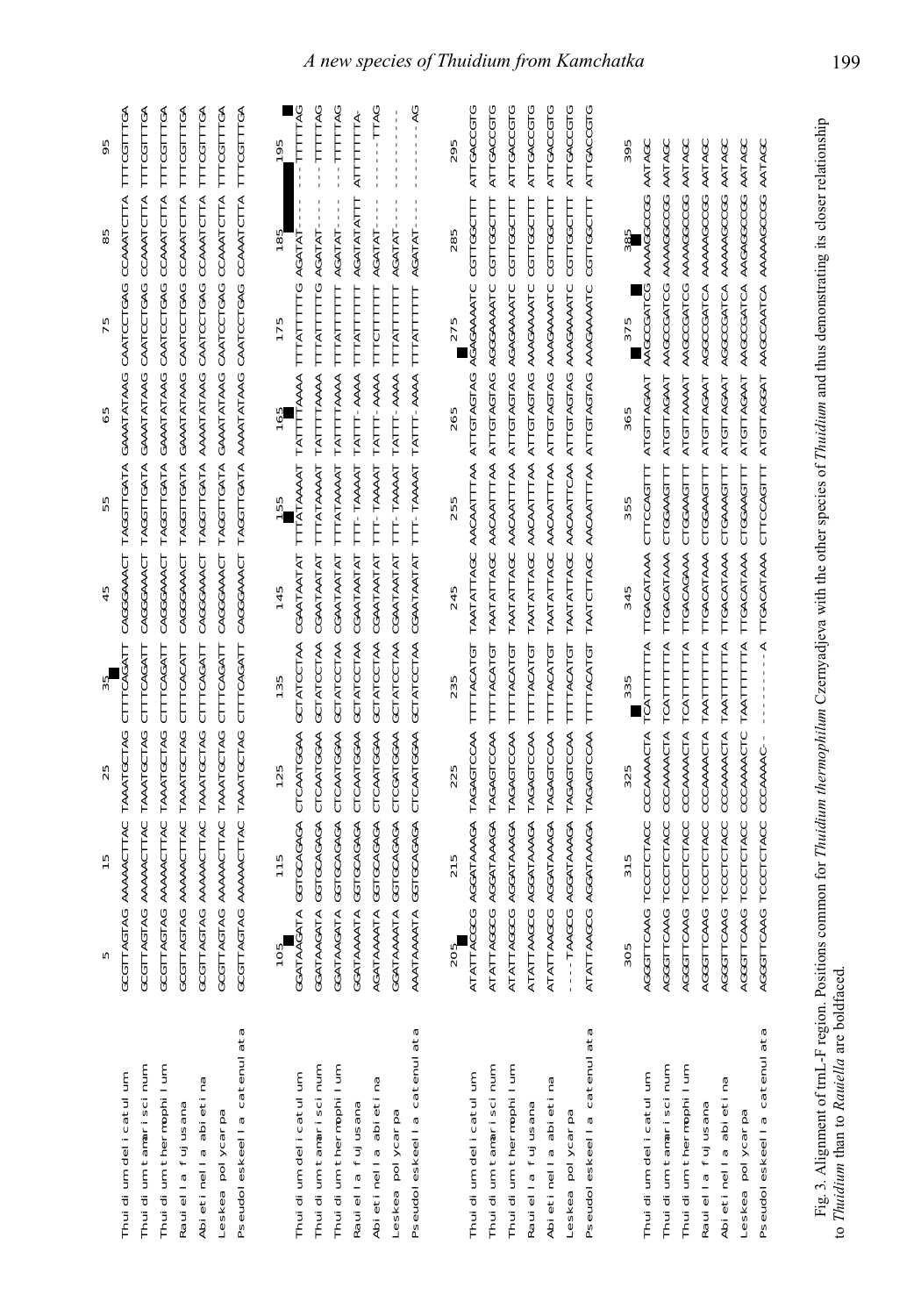

*Thuidium* species. However *trn*L-F data are shown in the alignment of a small set of seven species (*Thuidium thermophilum* plus two *Thuidium*, *Rauiella fujisana*, and two species of the Leskeaceae and Pseudoleskeellaceae).

For ITS, the set was built for 30 taxa of Thuidiaceae and Lesceaceae in traditional circumscription. Voucher information is in Table 1. Part of this alignment showing characteristic indels (Fig. 2) comprise a somewhat reduced set of the whole alignment of 30 species used for the Nona analysis.

Parsimony analysis was done with Nona (Goloboff, 1994) within the Winclada (Nixon, 1999a) shell. A multi-ratchet option with five sequential parsimony ratchet runs was used (Nixon, 1999b). Each replicate included 200 iterations and 10 trees were held in memory during the iterations. During ratcheting 25% of the characters were resampled. Jackknifing with 2000 replications including 10 searches and 20 starting trees in each replication was performed with Nona within the Winclada shell.

### **RESULTS**

Results of the simple comparison of substitutions of nuclear loci (Fig. 2) and chloroplastic ones (Fig. 3), as well as parsimony analysis (Fig. 4) obviously support a much closer relationship of the new species to *Thuidium*, than to *Rauiella*, although within *Thuidium* its position was found the most basal in the *Thuidium-*clade (Fig. 4). At the same time the position within *Thuidium*-clade received 100% jackknife support.

# **DISCUSSION**

The present analysis was not specifically focused on which group of *Thuidium* the new species belongs. We mostly took the data available from GenBank and from our previous analysis of Leskeaceae in its traditional circumscription (Gardiner & al., 2005). However the fact that *T. thermophilum* is a member of *Thuidium* is quite obvious from the simple comparison of substitutions of nuclear (Fig. 2) and chloroplastic (Fig. 3) loci, as well as from the parsimony analysis (Fig. 4).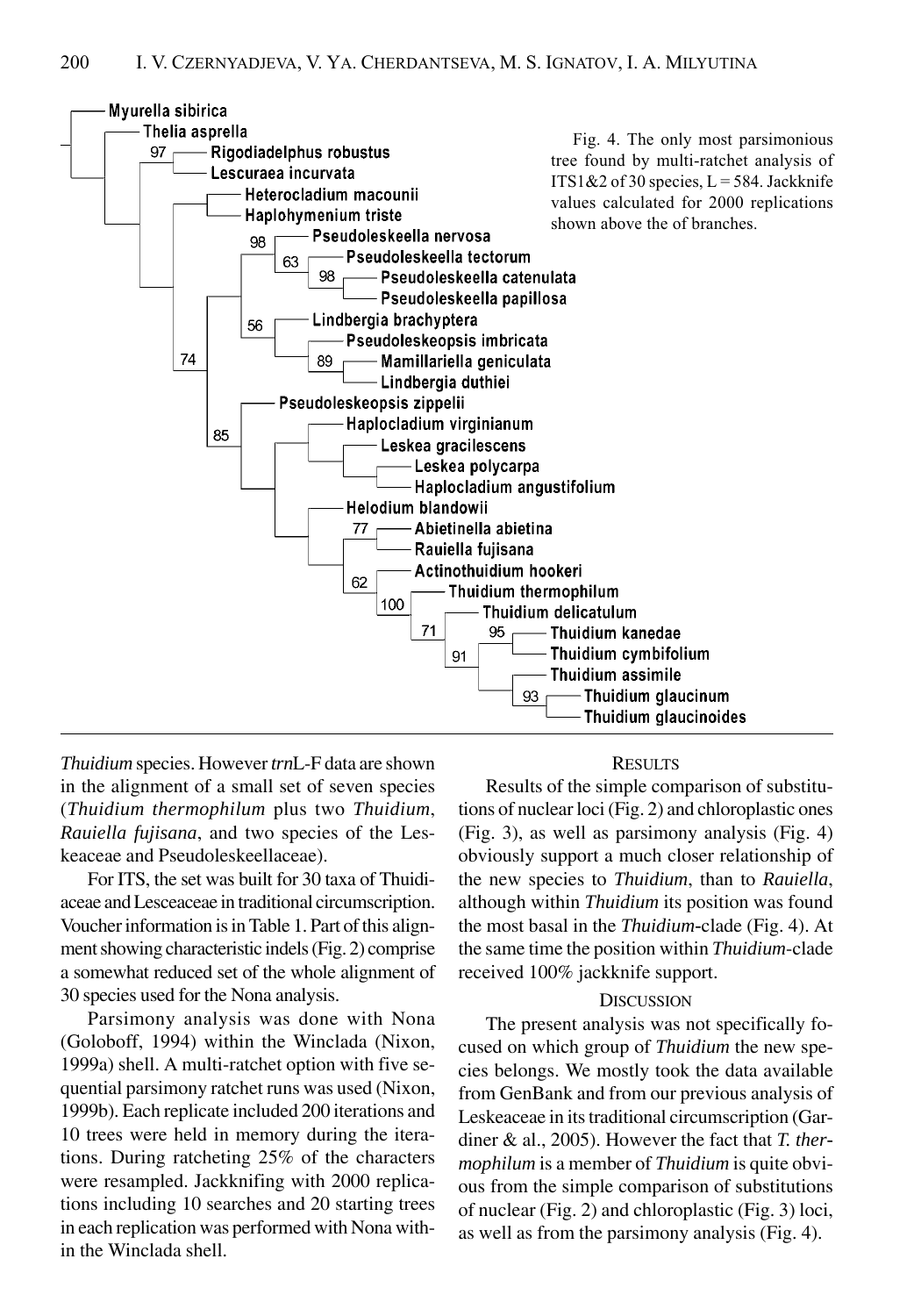# Table 1. Genbank accessions numbers

| Species                                                    | ITS <sub>1</sub> | ITS <sub>2</sub> | $trnL-F$ |
|------------------------------------------------------------|------------------|------------------|----------|
| Abietinella abietina (Hedw.) M. Fleisch.                   | AY009802         | AY009802         | AY009850 |
| Actinothuidium hookeri (Mitt.) Broth.                      | AY568547         | AY568547         |          |
| Haplocladium angustifolium (Hampe & Muell. Hal.) Broth.    | AY528884         | AY528885         |          |
| Haplocladium virginianum (Brid.) Broth.                    | AF168160         | AF168160         |          |
| Haplohymenium triste (Cesati) Kindb.                       | AY568551         | AY568551         |          |
| Helodium blandowii (F. Weber & D. Mohr) Warnst.            | AY009803         | AY009803         |          |
| Heterocladium macounii Best                                | AY528894         | AY528895         |          |
| Lescuraea incurvata (Hedw) Lawt.                           | AY693661         | AY693661         |          |
| Leskea gracilescens Hedw.                                  | AF176277         | AF176277         |          |
| Leskea polyacrpa Hedw.                                     | AY528889         | AF516151         | AY527134 |
| Lindbergia brachyptera (Mitt.) Kindb.                      | AY695760         | AY695763         |          |
| Lindbergia duthie Broth.                                   | AF516170         | AF516153         |          |
| Mamillariella geniculata Laz.                              | AY693652         | AY693652         |          |
| Myurella sibirica (Muell. Hal.) Reim.                      | AJ288415         | AJ277227         |          |
| Pseudoleskeella catenulata (Brid. ex Schrad.) Kindb.       | AY695747         | AF516154         | AY683578 |
| Pseudoleskeella nervosa (Brid.) Loeske                     | AF516167         | AF516152         |          |
| Pseudoleskeella papillosa (Lindb.) Kindb.                  | AY695753         | AY695784         |          |
| Pseudoleskeella tectorum (Funck ex Brid.) Kindb. ex Broth. | AF516168         | AY695776         |          |
| Pseudoleskeopsis imbricata (Hook. & Wilson) Ther.          | AY693653         | AY693653         |          |
| Pseudoleskeopsis zippelii (Dozy & Molk.) Broth.            | AY695749         | AY695777         |          |
| Rauiella fujisana (Paris) Reimers                          | AY568546         | AY568546         | AY683600 |
| Rigodiadelphus robustus (Lindb.) Nog.                      | AF516166         | AF516156         |          |
| Thelia asprella (Schimp.) Sull. & Lesq.                    | AJ288413         | AJ277225         |          |
| Thuidium assimile (Mitt.) A.Jaeger                         | AJ416442         | AJ416442         |          |
| Thuidium cymbifolium (Dozy & Molk.) Dozy & Molk.           | AY568542         | AY568542         |          |
| Thuidium delicatulum (Hedw.) Bruch et al.                  | AF176278         | AF176278         | AF161132 |
| Thuidium glaucinoides Broth.                               | AY568544         | AY568544         |          |
| Thuidium glaucinum (Mitt.) Bosch & Sande Lac.              | AY568540         | AY568540         |          |
| Thuidium kanedae Sakurai                                   | AY568541         | AY568541         |          |
| Thuidium tamariscinum (Hedw.) Bruch et al.                 |                  |                  | AF023770 |
| Thuidium thermophilum Czernyadjeva                         | EF368013         | EF368013         | EF368012 |

This fact is important in terms of circumscription of the genus: unipinnate branching may occur in this genus, although indeed it is rare. Two hypotheses for further studies can be tested: either *T. thermophilum* is really basal to all bipinnate species, being an ancient relic surviving in "greenhouse conditions" near one of few natural heating systems. Otherwise the loss of ability to produce bipinnate branching would be a secondary reduction, being a result of "relaxation" due to growth in a "resort" habitat. The additional molecular studies may be able to choose among these two (plus others?) possibilities.

In the type locality, *Thuidium thermophilum* grows in the Kirevna River valley (flowing from the slopes of Alnei Volcano in the Sredinny Range). This valley forms a deep canyon across the plateau; its cliffy banks are formed by acidic andezite, basaltic lava rocks and volcanic tuffs. Thermal springs occur along several km in the valley; its water has a basic reaction and a low  $H<sub>2</sub>S$  content (see details in e. g., Lyubimova, 1961; Pijp, 1937). The immediate surroundings of the springs lack any vegetation, but more distantly wet meadows and swamps develop. *Thuidium thermophilum* was found three (of five) times on warm (or hot) and wet soil, where the vegetation is primarily composed of mosses: *Aulacomnium palustre* (Hedw.) Schwägr., *Climacium dendroides* (Hedw.) F. Weber & D. Mohr, *Entodon rubicundus* (Mitt.) A. Jaeger, *Pleurozium schreberi* (Brid.) Mitt., and *Dicranum leioneuron* Kindb. Among the frequent vascular plants are *Agrostis scabra* Willd., *Artemisia opulenta* Pamp. and *Fimbristylis ochotensis* (Meinsh.) Kom. Once *Thuidium thermophilum* was